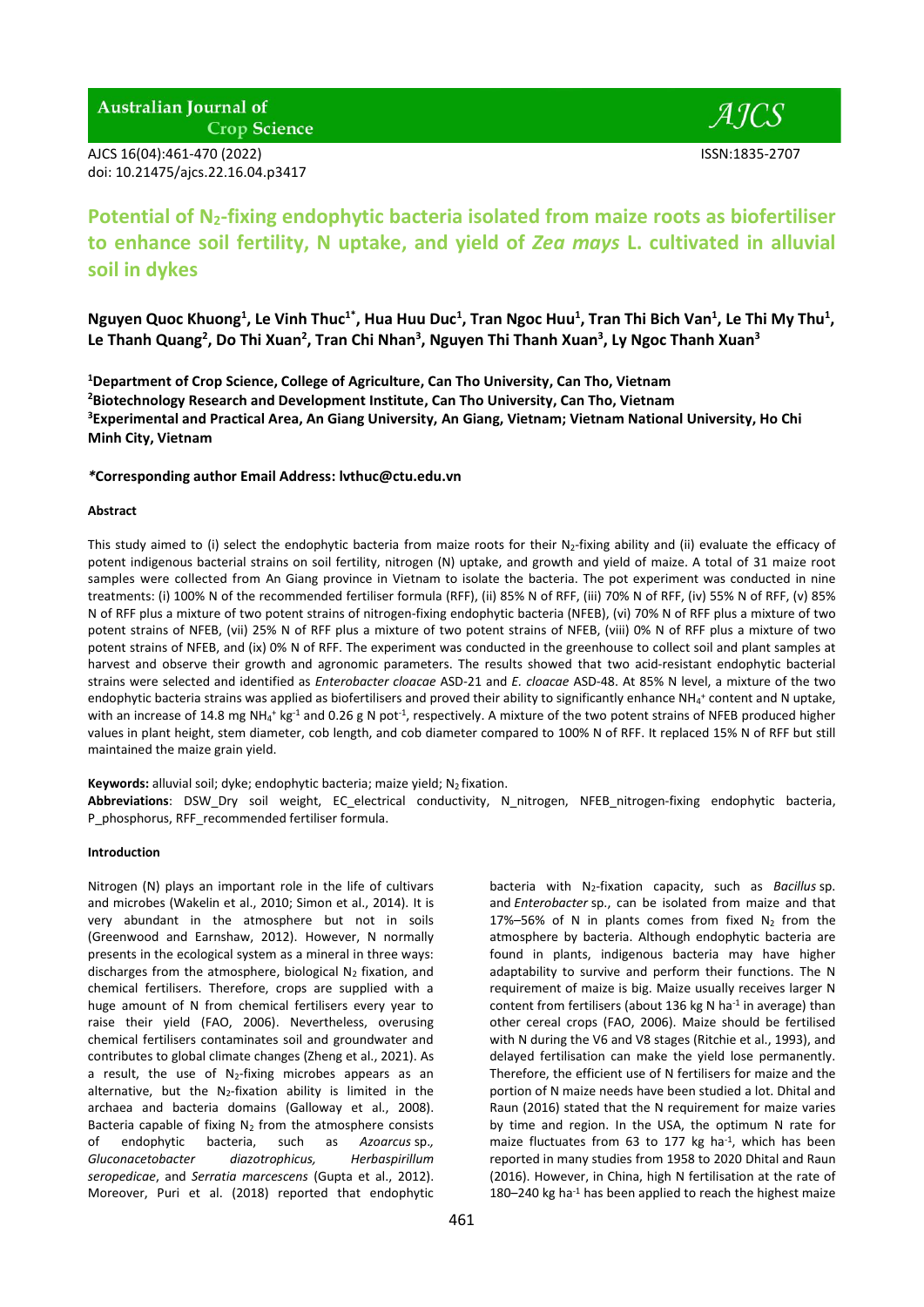yield (over 15 Mg ha<sup>-1</sup>) (Guo et al., 2017). According to Cui et al. (2008) and Imran et al. (2015) to maximise the maize grain yield and N uptake, the N soil content must be 150 and 186 kg N ha-1 , respectively. In Africa, the N requirement for maize ranges from 48 to 209 kg ha<sup>-1</sup> (Berge et al., 2019).

Alluvial soils are common in Vietnam, and undeposited alluvial soils are usually found in big river sites where dykes border the residential areas to prevent floods. As mentioned previously, maize growth needs tremendous N content, but in alluvial soils, the total N content is low,  $0.71$  kg ha<sup>-1</sup> (Xiao-Tang et al., 2006). Moreover, the available N content in soil decreases during plantation (Pal et al., 1987). Thus, the necessity of N supplements has been raised in this study. Therefore, supplementing indigenous bacteria is a potential method to replace the chemical nitrogen fertiliser for maize. This work aimed to (i) select the potential acid-resistant endophytic bacteria capable of fixing nitrogen and (ii) determine the impacts of potent bacteria on soil fertility and the growth and yield of maize in undeposited alluvial soil.

# **Results**

## *Isolation, selection, and identification of N2-fixing endophytic bacteria from maize to produce available nutrients for plants*

There were 72 strains of endophytic bacteria isolated from roots of hybrid maize in an acidic environment (pH 5.0). Among them, 26 endophytic bacteria stains had the  $OD<sub>660</sub>$ value above 0.5. The highest values of  $OD_{660}$  belonged to strains ASD-02, ASD-13, and ASD-21, ranging from 0.884 to 0.986. Apart from being tolerant to low pH conditions, 20 endogenous bacterial strains of the isolated endophytic bacteria were able to fix nitrogen from air. Two bacteria strains ASD-21 and ASD-48 have high nitrogen fixation capability, with the produced  $NH_4$ <sup>+</sup> content of 40.0 and 34.8 mg L -1 , respectively, significantly different from other examined strains (Fig. 1). Therefore, the two strains were selected for further experiments. Based on rDNA 16S sequencing and the GenBank database, the two selected strains of endophytic bacteria from maize roots, ASD-21 and ASD-48, were identified to be a species of *Enterobacter cloacae*, with accession numbers MZ461951 and MZ461952, respectively (Fig. 2).

# *Effects of N2-fixing endophytic bacteria on soil fertility, N uptake, and growth and yield of maize cultivated on alluvial soil in dykes in greenhouse conditions*

*Effects of N2-fixing endophytic bacteria on alluvial soil fertility in dyke-cultivated maize*: The soil pH properties lessened the effects of both inorganic N fertilisers and bacterial supplements. For  $pH_{H2O}$ , although there was an unremarkable fluctuation between treatments without bacterial supplements, soil  $pH_{H2O}$  after planting maize was significantly increased in the treatments with bacterial strains. The 85% N fertilisation treatment with strains of bacteria reached near-neutral  $pH_{H2O}$  (6.68) (Table 1). Moreover, at the treatments with and without bacteria only, the pH clearly increased while applying bacteria, 6.36 compared to 5.84. However, the adjustment in the levels of inorganic N and bacterial supplements did not cause any significant changes in the value of  $pH_{\text{KCI}}$  between treatments.

There was unclear difference in total N between the

treatments with or without bacterial inoculation. However, the available ammonium content in the treatments of inorganic nitrogen fertilisers combined with endogenous bacteria was higher than those in which only inorganic fertilisers were applied according to the corresponding reduction of nitrogen fertiliser levels for hybrid maize. In particular, the available nitrogen content (128.0 mg NH<sub>4</sub><sup>+</sup> kg<sup>-</sup> 1 ) in the treatment of 85% N combined with endogenous bacteria was equivalent to the treatment with 100% N  $(123.7 \text{ mg } NH_{4}^{+} \text{ kg}^{-1})$  (Table 1). The same case applied to treatment with 75% N and treatment with 50% N combined with endogenous bacteria. Furthermore, for this parameter, the treatment with only bacteria was outstandingly higher than the treatment without fertilisers whose value was the smallest among the treatments (85.8 versus 67.4 mg NH<sub>4</sub><sup>+</sup> kg-1 ).

The total phosphorus content in soil ranged from 0.143% to 0.160%, and there was a statistically significant difference between treatments with different levels of nitrogen fertiliser ( $p < 0.05$ ). In the treatment without inorganic fertiliser and without adding endogenous bacteria, the total phosphorus content was 0.158% higher than the treatment without fertiliser (0.148%). The amount of available phosphorus in all treatments ranged from 48.7 to 84.5 mg P kg-1 , with the highest value in the treatment of 85% N combined with additional bacteria application (84.5 mg P kg-1 ). There were significant differences in the amount of available phosphorus between treatments and control (100% N), except for treatment with 85% N and a mixture of *E. cloacae* ASD-21 and ASD-48. At the same nitrogen fertiliser levels in pairs, the available phosphorus in the treatments with bacteria was significantly higher than in the treatments without bacteria, with the exception of the pair of treatment with 50% N only and treatment with 50% N combined with bacteria (Table 1). Moreover, sharing the same trend as the available N content, there was a significant increase between treatment with only bacteria and treatment without fertiliser.

*Effects of N2-fixing endophytic bacteria on maize growth*: Plant height and stem diameter were increased by bacterial inoculation (Mixed *E. cloacae* ASD-21 and ASD-48). For plant height, at the same N fertiliser level, treatments with bacteria inoculation resulted in higher values or equal to those without bacteria. For a clearer argument, at the treatment with only bacterial supplements, the value was 162.0 cm, significantly higher than without any supplement (154.3 cm). Besides, treatment with 100% N and treatment with 85% N combined with bacterial supplement (ASD-21 and ASD-48) obtained the highest heights of appeared ear (70.3 and 70.7 cm, respectively) and were not significantly different from each other. The lowest value of height of appeared ear was recorded in treatment with only supplement from bacteria (51.7 cm), and it was significantly different from all the others (Table 2). Treatments with bacterial inoculation were insignificantly different from treatments with 15% N higher as 85% N plus mixture of *E. cloacae* ASD-21 and ASD-48 compared to 100% N, 70% N plus mixture of *E. cloacae* ASD-21 and ASD-48 compared to 85% N and 55% N plus mixture of *E. cloacae* ASD-21 and ASD-48 compared to 70% N. For the plant's stem diameter, there was a 20% increase at 85% N. The values were 10%, 12%, and 32% at 70%, 55%, and 0% N, respectively, comparing between treatments with bacteria and those without bacteria. Additionally, the stem diameter at 85% N with bacterial inoculation was significantly different from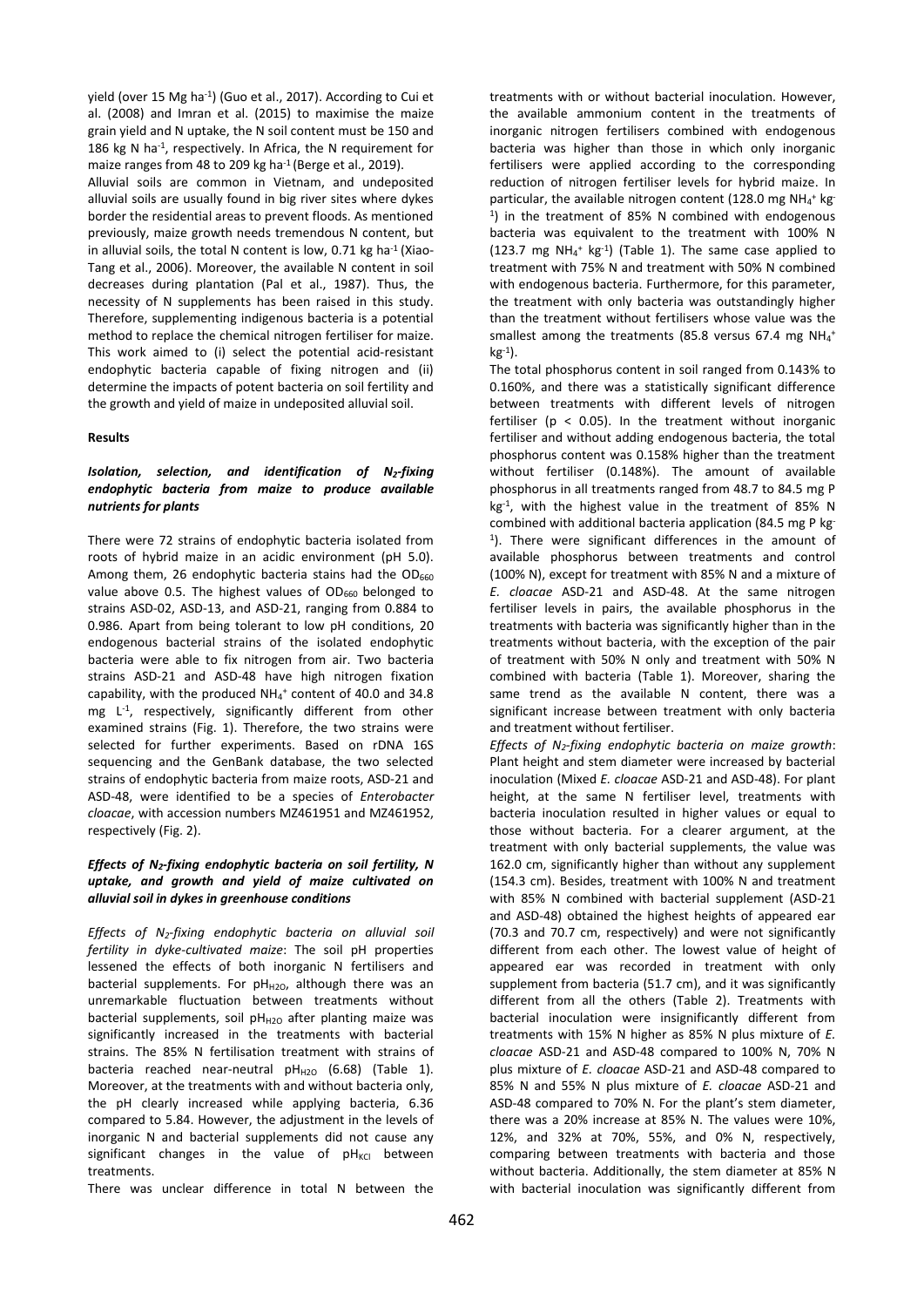the other treatments without bacterial inoculation (Table 2). Moreover, for the number of leaves, there was an unclear trend in terms of differences among treatments. Therefore, it was likely that treatments were insignificantly different from each other in terms of the number of plant leaves.

*Effects of N2-fixing endophytic bacteria on yield components and maize grain yields*: Cob size was increased by bacterial inoculation in both length and width. These two indicators in treatment with 85% N combined with bacteria inoculation (11.6 cm in length and 3.7 cm in width) were significantly higher than from treatments without bacterial supplement, except for treatment with 100% N (11.0 cm in length and 3.7 in width) (Table 3). Moreover, the treatment with only bacterial supplements outweighed the treatment without fertilisers in terms of cob size (7.4 cm compared with 6.4 cm in length and 3.2 cm compared with 3.0 cm) (Figs. 3–4). The number of rows/cobs and of seeds/rows did not significantly affect the difference between with and without bacterial inoculation, the only difference between treatment with 100% N and other treatments. A 100-seed weight showed almost no significant difference between the treatments (Table 3). The treatment with 85% N combined with a mixture of *E. cloacae* ASD-21 and ASD-48 supplement (52.3 g pot<sup>-1</sup>) and the treatment with 100% N (52.0 g pot<sup>-1</sup>) were statistically similar and the highest in the yield of grain among others. In the treatment with 0% N plus bacterial strains, the yield was significantly higher than that in the treatment without fertilisers. Except for the control treatment (100% N), grain yield had statistically significant differences between the other treatments (Table 3). To be more specific, in the same N fertiliser level, grain yield in treatments without bacteria was not as high as that in treatments with bacteria.

*Effects of endophytic N2-fixing bacteria on N content, biomass, and N uptake in grain and maize stover:* The biomass of seeds, stems, leaves, and roots was all high in the treatments with bacterial inoculation at the same N level, especially in the treatment with 100% N. Without bacterial inoculation, the biomass was equivalent to the treatment with 85% N combined with bacterial inoculation (Table 4). In detail, the values in the treatment with 100% N and in the treatment with 85% N plus bacteria were, respectively, 40.3 and 43.0 g pot<sup>-1</sup> in grain, 10.9 and 11.1 g pot<sup>-1</sup> in stem, 11.7 and 11.4 g pot<sup>-1</sup> in leaves, and 3.3 and 3.4 g pot<sup>-1</sup> in root.

N concentration in seeds showed statistical differences among treatments with 70% N and 55% N compared to treatments with bacteria and inorganic N combination and the treatment without fertiliser. However, for N in stems, leaves, and roots, the treatments combined with bacterial inoculation were significantly different from the treatments that were not combined with bacterial inoculation for different levels of N. This occurred clearly while comparing the treatment with only bacterial supplements and the treatment without any fertiliser. Moreover, the similar situation appeared in N uptake (Table 4). Also, maize absorbed more nitrogen in treatments with bacterial inoculation than in those without (Table 4).

#### **Discussion**

Available ammonium content for maize cultivation on alluvial soil is not sufficient for the sustainable development of maize crop in terms of growth and yield because of low soil fertility being bordered by dykes (Huu, 2011). Thus, there are two common N supplement sources for this chemical N fertiliser and N2-fixing bacteria. Chemical fertilisers provide a large amount along with drawbacks, including soil contamination, underground water pollution, and greenhouse gas emission (Zheng et al., 2021). In this study, endophytic bacteria isolated from hybrid maize roots showed the potential to acidic resistance as well as plant growth promoters by fixing nitrogen from air. There were 72 isolates from maize roots, which could survive under pH 5.0 conditions. Among them, 20 strains showed the ability to fix free  $N_2$  from the atmosphere (Fig. 1). In detail, ASD-21 was the strain with the highest NH<sub>4</sub><sup>+</sup> content (approximately 40.0 mg  $NH_4$ <sup>+</sup> L<sup>-1</sup>). The second position belonged to strain ASD-48 with 34.8 mg NH<sub>4</sub><sup>+</sup> L<sup>-1</sup>. Therefore, the two highest N<sub>2</sub> fixation strains were selected and identified as *Enterobacter cloacae* (Fig. 2), which is also reported in the study of Szilagyi-Zecchin et al. (2014) for a maize roots isolated *Enterobacter* spp. possessing nifH gene (nitrogen fixation ability). Ultimately, this research targeted potent strains that were able to provide N for maize and live in low pH conditions similar to Vietnam's soil property.

The key role of N in maize growth is undeniable. The levels of N supplement and maize yield components are positively correlated, which has been shown in many studies. For instance, the increased maize yield has been reported, associated with the levelling up of N fertilisers (Yan et al., 2021). This study has shown similar results, with a decrease in N levels, growth, biomass, and maize yield components (Tables 2–4). To be more specific, according to Table 2, although the number of leaves and the stem diameter did not receive a significant impact from N levels, plants were remarkably shorter, from 175.0 > 165.8 ~ 165.8 ~ 162.5 cm, corresponding to 100%, 85%, 70%, and 55% N. In Table 3, despite insignificant changes in 100-seed weight, cob size and grain yield showed a significant drop in values along with reduced N use. Following the decreasing order of N fertiliser levels (100%, 85%, 70%, and 55% N), the cob was smaller from  $11.0 > 9.9 > 9.1 > 8.1$  cm in length and from 3.7  $>$  3.4  $\sim$  3.5  $\sim$  3.4 in width, while grain yield dropped steadily from  $52.0 > 46.4 > 42.7 > 36.0$  g pot<sup>-1</sup>. Regarding biomass, Table 4 shows a remarkable reduction in grain, stem, leaf, and root parts. Ultimately, N has shown vital effects on the growth and yield of maize.

However, rising N fertiliser levels could lead to a series of economic and environmental problems, that is, low efficiency in N use and environmental pollution in intensive agricultural systems (Hong et al., 2007). As a result, bacteria have been used as a biological source of N for maize. From the N produced by  $N_2$ -fixing endophytic bacteria, both the N uptake and the yield of crops increase. The increase has been recorded in the study of Szilagyi-Zecchin et al. (2014) for *Bacillus* sp. and *Enterobacter* sp. on maize; Puri et al. (2015) for *Paenibacillus polymyxa* on maize; and Puri et al. (2020) for *Caballeronia sordidicola* on hybrid white spruce. These claim the importance of endophytic bacteria in raising yield and N uptake. In this study, N uptake was always higher in treatments with bacteria inoculation than those without bacteria inoculation at the same levels of inorganic N fertilisers applied (Table 4). The same trend was recorded in maize growth values (Table 2) including plant height, stem diameter, grain yield, and cob size values (Table 3). Furthermore, treatments with 85% N plus bacteria strains *E. cloacae* ASD-21 and ASD-48 were not only equal to treatments with 100% N in the N uptake in grain and leaves and in the grain yield, plant height, and cob size parameters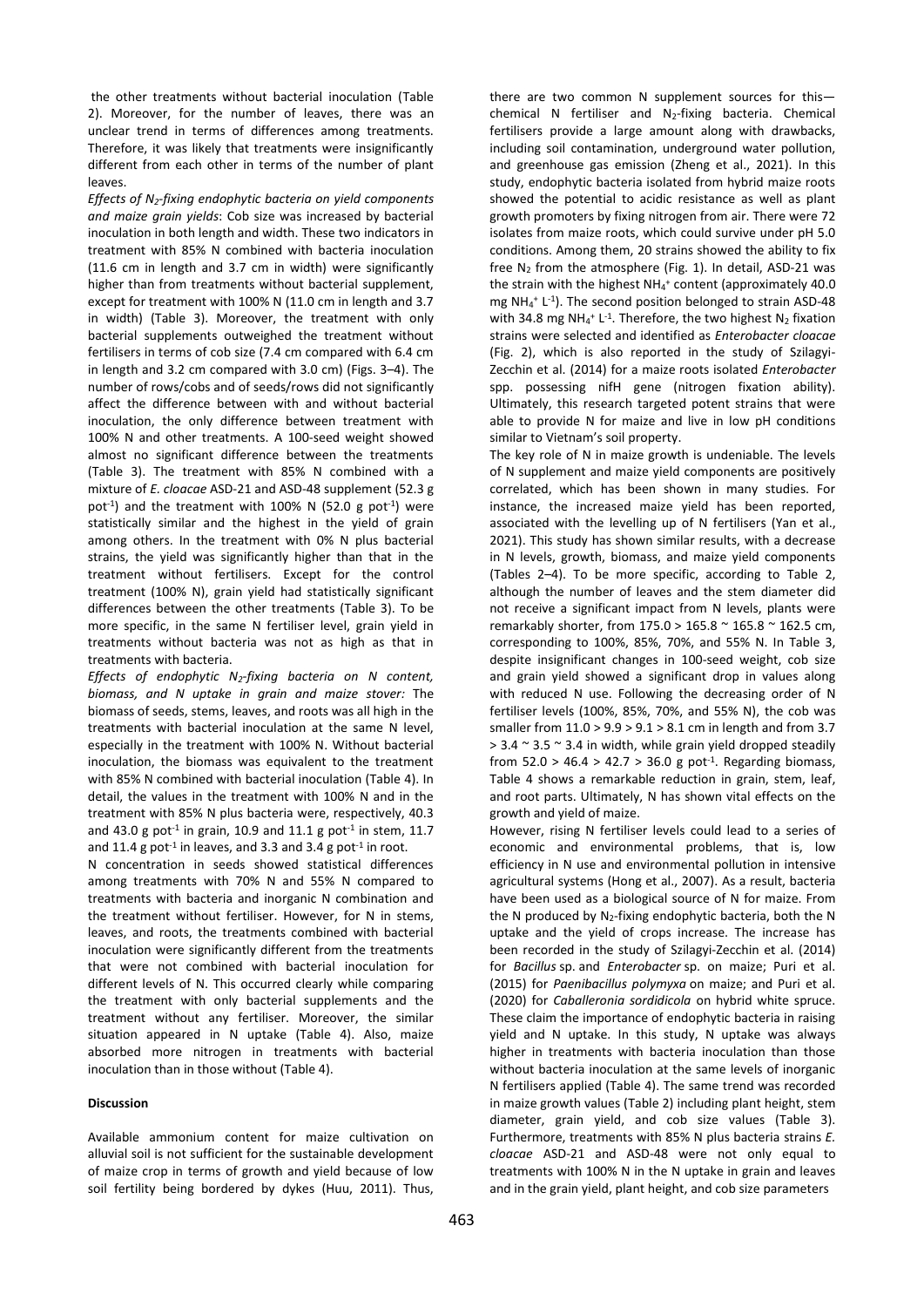|  |  |  | Table 1. Effects of adding a mixture of N <sub>2</sub> -fixing endophytic bacteria on soil alluvial fertility in dyke cultivated maize. |  |
|--|--|--|-----------------------------------------------------------------------------------------------------------------------------------------|--|
|--|--|--|-----------------------------------------------------------------------------------------------------------------------------------------|--|

| Treatment                  | pH<br>$(1:2.5^{\sim})$<br>Soil:H <sub>2</sub> O) | pH<br>$(1:2.5^{\sim})$<br>Soil:KCl) | $N_{\text{total}}$<br>(%) | N <sub>available</sub><br>$(mg NH_4$ <sup>+</sup> $kg$ <sup>-1</sup> ) | Ptotal<br>$(\%)$     | Pavailable<br>(mg P kg <sup>-1</sup> ) |
|----------------------------|--------------------------------------------------|-------------------------------------|---------------------------|------------------------------------------------------------------------|----------------------|----------------------------------------|
| 100% N                     | 5.72 <sup>f</sup>                                | 5.17                                | $0.26$ <sup>ab</sup>      | 123.7 <sup>a</sup>                                                     | 0.143c               | 84.0 <sup>a</sup>                      |
| 85% N                      | 5.64 <sup>f</sup>                                | 5.33                                | $0.24^{ab}$               | 113.2 <sup>b</sup>                                                     | $0.153^{ab}$         | 72.4 <sup>b</sup>                      |
| 70% N                      | 5.64 <sup>f</sup>                                | 5.30                                | $0.24$ <sup>ab</sup>      | 96.0 <sup>d</sup>                                                      | 0.153a               | 65.4 <sup>d</sup>                      |
| 55% N                      | $5.71^{f}$                                       | 5.21                                | 0.25 <sup>ab</sup>        | 90.5 <sup>de</sup>                                                     | $0.148^{bc}$         | 62.8 <sup>d</sup>                      |
| 85% N + NFEB               | 6.68 <sup>a</sup>                                | 5.37                                | 0.28 <sup>a</sup>         | 128.0 <sup>a</sup>                                                     | $0.158$ <sup>a</sup> | 84.5 <sup>a</sup>                      |
| 70% N + NFEB               | 6.53 <sup>b</sup>                                | 5.32                                | 0.23 <sup>ab</sup>        | 105.8 <sup>c</sup>                                                     | 0.160a               | 69.4 <sup>c</sup>                      |
| 55% N + NFEB               | 6.26 <sup>d</sup>                                | 5.20                                | 0.22 <sup>b</sup>         | 92.3 <sup>d</sup>                                                      | 0.155a               | 65.4 <sup>d</sup>                      |
| $0\%$ N + NFEB             | 6.36 <sup>c</sup>                                | 5.38                                | 0.23 <sup>ab</sup>        | 85.8 <sup>e</sup>                                                      | $0.148^{bc}$         | 54.3 <sup>e</sup>                      |
| 0% N                       | 5.84 <sup>e</sup>                                | 5.37                                | 0.23 <sup>ab</sup>        | 67.4 <sup>f</sup>                                                      | $0.158$ <sup>a</sup> | 48.7 <sup>f</sup>                      |
| Significant<br>differences | $\ast$                                           | ns                                  | $\ast$                    | $\ast$                                                                 | $\ast$               | $\ast$                                 |

NFEB: Nitrogen fixing endophytic bacteria. 100%N: Applied 100% N of recommendation fertilizer formula (RFF), 85% N: Applied 85% N of RFF, 70% N: Applied 70% N of RFF, 55% N: Applied 55% N of RFF, 85% N + NFEB: Applied 85% N of RFF and a mixture of *Enterobacter* spp. ASD-21 and ASD-48, 70% N + NFEB: Applied 70% N of RFF and a mixture of *E. cloacae* ASD-21 and ASD-48, 55% N + NFEB: Applied: 55% N of RFF and a mixture of *E. cloacae* ASD-21 and ASD-48, 0% N + NFEB: Applied 0% N of RFF and a mixture of *E. cloacae* ASD-21 and ASD-48 and 0% N: Applied 0% N of RFF. Within a column, numbers are followed with the same letter show no significant difference; (\*) statistically significant difference at 5% level according to post hoc test; ns: not significant.



Fig 1. Ammonium concentration of acid-resistant N<sub>2</sub>-fixing endophytic bacteria isolated from maize roots. Different lowercase letters indicate statistically significant difference at 5% level according to post hoc test between isolates.

|                         |                     | <b>Table 2.</b> Lifects of additing a finature of typ-fixing endopinytic bacteria on marze growth. |                    |                    |
|-------------------------|---------------------|----------------------------------------------------------------------------------------------------|--------------------|--------------------|
| Treatment               | Plant height (cm)   | Height of appeared ear                                                                             | Number of leaves   | Stem diameter      |
|                         |                     | (cm)                                                                                               | (leaf)             | (cm)               |
| 100% N                  | $175.0^{ab}$        | 70.3 <sup>a</sup>                                                                                  | 10.5 <sup>ab</sup> | 0.97 <sup>bc</sup> |
| 85% N                   | 165.8 <sup>cd</sup> | 65.3 <sup>b</sup>                                                                                  | 10.8 <sup>a</sup>  | 0.92c              |
| 70% N                   | 165.8cd             | 63.3 <sup>b</sup>                                                                                  | 10.5 <sup>ab</sup> | 0.95c              |
| 55% N                   | 162.5 <sup>d</sup>  | 62.0 <sup>b</sup>                                                                                  | 10.0 <sup>ab</sup> | 0.93c              |
| $85\% N + NFEB$         | 178.8a              | 70.7a                                                                                              | 10.5 <sup>ab</sup> | 1.11a              |
| 70% N + NFEB            | 171.5 <sup>b</sup>  | 65.3 <sup>b</sup>                                                                                  | 10.5 <sup>ab</sup> | 1.05 <sup>ab</sup> |
| 55% N + NFEB            | $169.3^{bc}$        | 64.3 <sup>b</sup>                                                                                  | 10.3 <sub>ab</sub> | 1.05ab             |
| $0\%$ N + NFEB          | 162.0 <sup>d</sup>  | 51.7 <sup>d</sup>                                                                                  | 10.0 <sub>ab</sub> | 0.94c              |
| $0\%$ N                 | 154.3 <sup>e</sup>  | 57.5c                                                                                              | 9.8 <sup>b</sup>   | 0.71 <sup>d</sup>  |
| Significant differences | $\ast$              | $\ast$                                                                                             | $\ast$             | $\ast$             |

 **Table 2.** Effects of adding a mixture of N2-fixing endophytic bacteria on maize growth.

Within a column, numbers are followed with the same letter show no significant difference; (\*) statistically significant difference at 5% level according to post hoc test; ns: not significant; NFEB: Nitrogen endophytic fixing bacteria.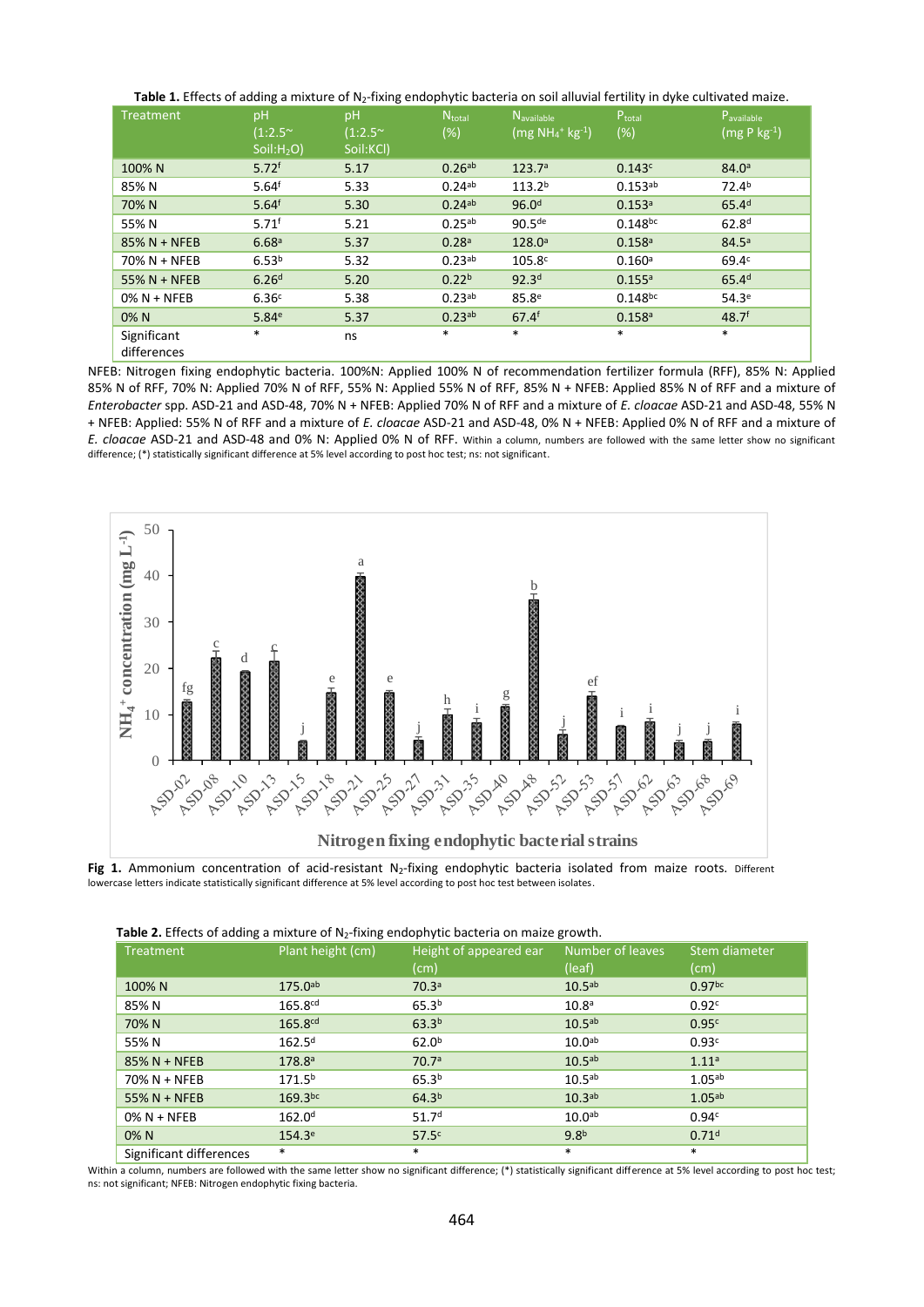

**Fig 2.** Neighbor-joining phylogenetic trees based on 16S rDNA sequences of two selected endophytic bacterial strains compared to the closely related strains in the GenBank database. The percentage levels of bootstrap analysis of 1000 replicates are indicated at each node. Bar, 0.1 substitutions per nucleotide position. *Pseudomonas fluorescens* strain ps 73 was used as the outgroup strain. Access numbers of GenBank sequences are implied in brackets.

Table 3. Effects of adding mixture of endophytic N<sub>2</sub>-fixing bacteria on yield components and grain yield of maize.

| Treatment                  | Cob<br>length<br>(cm) | Cob<br>diameter<br>(cm) | Number of<br>row/ear (row) | Number of<br>seed/row (seed) | 100-seed<br>weight $(g)$ | <b>Grain vield</b><br>$(g$ pot <sup>-1</sup> ) |
|----------------------------|-----------------------|-------------------------|----------------------------|------------------------------|--------------------------|------------------------------------------------|
| 100% N                     | 11.0 <sup>ab</sup>    | 3.7 <sup>a</sup>        | 10.5 <sup>a</sup>          | $22.5^a$                     | 30.9                     | 52.0 <sup>a</sup>                              |
| 85% N                      | 9.9 <sup>c</sup>      | 3.4 <sup>c</sup>        | 10.3 <sup>a</sup>          | 21.8 <sup>ab</sup>           | 28.5                     | 46.4 <sup>b</sup>                              |
| 70% N                      | 9.1 <sup>d</sup>      | 3.5 <sup>bc</sup>       | 10.8 <sup>a</sup>          | 19.5 <sup>bc</sup>           | 29.1                     | 42.7 <sup>c</sup>                              |
| 55% N                      | 8.1 <sup>e</sup>      | 3.4 <sup>c</sup>        | 10.5 <sup>a</sup>          | 17.0 <sup>c</sup>            | 28.9                     | 36.0 <sup>e</sup>                              |
| 85% N + NFEB               | 11.6 <sup>a</sup>     | 3.7 <sup>a</sup>        | 10.5 <sup>a</sup>          | 23.3 <sup>a</sup>            | 30.5                     | 52.3 <sup>a</sup>                              |
| 70% N + NFEB               | 10.6 <sup>b</sup>     | 3.7 <sup>a</sup>        | 10.3 <sup>a</sup>          | 19.3 <sup>bc</sup>           | 30.3                     | 44.0 <sup>c</sup>                              |
| 55% N + NFEB               | 9.5 <sup>cd</sup>     | 3.6 <sup>ab</sup>       | 10.5 <sup>a</sup>          | 19.0 <sup>c</sup>            | 30.9                     | 37.6 <sup>d</sup>                              |
| $0\% N + NFEB$             | 7.4 <sup>f</sup>      | 3.2 <sup>d</sup>        | 8.0 <sup>b</sup>           | 10.0 <sup>d</sup>            | 28.9                     | 24.5 <sup>f</sup>                              |
| 0% N                       | 6.4 <sup>g</sup>      | 3.0 <sup>e</sup>        | 8.0 <sup>b</sup>           | 11.0 <sup>d</sup>            | 27.7                     | 19.4 <sup>g</sup>                              |
| Significant<br>differences | $\ast$                | *                       | $\ast$                     | $\ast$                       | ns                       | $\ast$                                         |

*Within a column, numbers are followed with the same letter show no significant difference; (\*) statistically significant difference at 5% level according to post hoc test; ns: not significant; NFEB: Nitrogen endophytic fixing bacteria.* 



**Fig 3.** Growth of maize at 55 days after planting in treatments 85% N of RFF (left) and 85% N plus mixture of N2-fixing endophytic bacteria (right).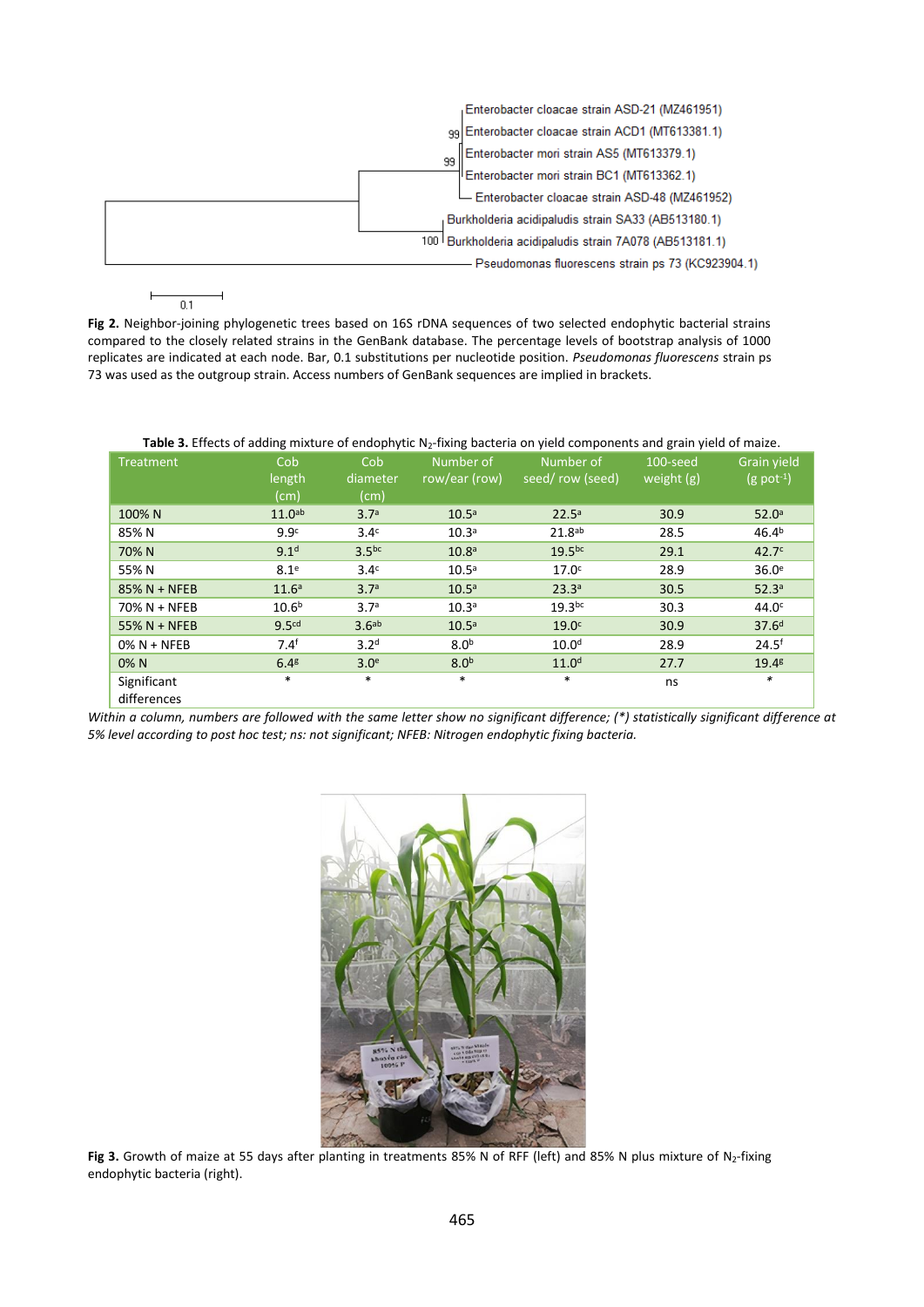| <b>Treatment</b> |                    | N concentration (%)  |                      |                    |                    | Biomass (g pot <sup>-1</sup> ) |                   |                   |                    | N uptake (g pot <sup>-1</sup> ) |                    |                    | Total N uptake $(g$ pot <sup>-1</sup> ) |
|------------------|--------------------|----------------------|----------------------|--------------------|--------------------|--------------------------------|-------------------|-------------------|--------------------|---------------------------------|--------------------|--------------------|-----------------------------------------|
|                  | Grain              | <b>Stem</b>          | Leaf                 | Root               | Grain              | <b>Stem</b>                    | Leaf              | Root              | Grain              | <b>Stem</b>                     | Leaf               | Root               |                                         |
|                  |                    |                      |                      |                    |                    |                                |                   |                   |                    |                                 |                    |                    |                                         |
| 100% N           | 1.33 <sup>a</sup>  | 0.42c                | 1.76 <sup>b</sup>    | 0.64 <sup>cd</sup> | $40.3^{ab}$        | 10.9 <sup>a</sup>              | 11.7 <sup>a</sup> | 3.3 <sup>b</sup>  | $0.54^{ab}$        | 0.046c                          | 0.21a              | 0.021c             | 0.81 <sup>b</sup>                       |
| 85% N            | 1.24 <sup>a</sup>  | 0.37 <sup>cd</sup>   | 1.68 <sup>bc</sup>   | 0.66c              | 32.2 <sup>d</sup>  | 10.0 <sup>b</sup>              | 10.1 <sup>b</sup> | 2.9 <sup>d</sup>  | 0.40 <sup>d</sup>  | 0.037 <sup>d</sup>              | 0.17 <sup>b</sup>  | 0.020 <sup>d</sup> | 0.62 <sup>d</sup>                       |
| 70% N            | $1.10^{b}$         | $0.34$ <sup>de</sup> | 1.59 <sup>cd</sup>   | 0.62 <sup>e</sup>  | 30.1 <sup>de</sup> | 9.7 <sup>c</sup>               | 9.2 <sup>c</sup>  | 2.7 <sup>ef</sup> | 0.33 <sup>e</sup>  | 0.032 <sup>d</sup>              | 0.15 <sup>c</sup>  | 0.017e             | 0.53 <sup>e</sup>                       |
| 55% N            | 1.09 <sup>b</sup>  | $0.32$ de            | 1.53 <sup>d</sup>    | 0.63 <sup>de</sup> | 28.0 <sup>e</sup>  | 7.3 <sup>e</sup>               | 8.2 <sup>d</sup>  | 2.6 <sup>f</sup>  | 0.30 <sup>ef</sup> | $0.023$ <sup>efg</sup>          | 0.13 <sup>d</sup>  | 0.016e             | 0.47e                                   |
| 85% N + NFEB     | 1.34 <sup>a</sup>  | 0.59a                | 1.89a                | 0.71 <sup>b</sup>  | 43.0 <sup>a</sup>  | $11.1^a$                       | $11.4^a$          | 3.4 <sup>a</sup>  | 0.58 <sup>a</sup>  | 0.065a                          | 0.22a              | 0.025a             | 0.88 <sup>a</sup>                       |
| $70\% N + NFEB$  | 1.32a              | 0.55ab               | 1.74 <sup>b</sup>    | 0.73ab             | 36.7 <sup>bc</sup> | 10.1 <sup>b</sup>              | 10.2 <sup>b</sup> | 3.1 <sup>c</sup>  | 0.48 <sub>bc</sub> | 0.055 <sup>b</sup>              | 0.18 <sup>b</sup>  | 0.023 <sup>b</sup> | 0.74c                                   |
| 55% N + NFEB     | 1.22a              | 0.51 <sup>b</sup>    | $1.79$ <sup>ab</sup> | 0.74a              | 36.3 <sup>c</sup>  | 8.8 <sup>d</sup>               | 8.9 <sup>c</sup>  | 2.7 <sup>e</sup>  | 0.44 <sup>cd</sup> | 0.045c                          | 0.16 <sup>bc</sup> | 0.021c             | 0.67 <sup>d</sup>                       |
| $0\% N + NFEB$   | 1.05 <sup>bc</sup> | 0.38 <sup>cd</sup>   | 1.71 <sup>b</sup>    | 0.65c              | $24.1^{f}$         | 7.1 <sup>e</sup>               | 6.2 <sup>e</sup>  | 2.4 <sup>g</sup>  | 0.25 <sup>f</sup>  | $0.027$ <sup>ef</sup>           | 0.11 <sup>e</sup>  | 0.016e             | 0.40 <sup>f</sup>                       |
| 0% N             | 0.93c              | 0.30 <sup>e</sup>    | 1.03 <sup>e</sup>    | 0.57 <sup>f</sup>  | 19.6 <sup>g</sup>  | 6.6 <sup>f</sup>               | $5.1^f$           | 1.9 <sup>h</sup>  | 0.18 <sup>g</sup>  | 0.020 <sup>g</sup>              | 0.05 <sup>f</sup>  | 0.011 <sup>f</sup> | 0.26 <sup>g</sup>                       |
| Significant      | $\ast$             | $\ast$               | $\ast$               | $\ast$             | $*$                | $\ast$                         | $\ast$            | $\ast$            | $\ast$             | $\ast$                          | $\ast$             | $\ast$             | $\ast$                                  |
| differences      |                    |                      |                      |                    |                    |                                |                   |                   |                    |                                 |                    |                    |                                         |

Table 4. Effects of adding a mixture of N<sub>2</sub>-fixing endophytic bacteria on N content, biomass and N uptake in grain and stover of maize.

Within a column, numbers are followed with the same letter show no significant difference; (\*) statistically significant difference at 5% level according to post hoc test; ns: not significant; NFEB: Nitrogen fixing endophytic bacteria.



**Fig 4.** Effects of endophytic bacteria of nitrogen fixation on cob maize cultivated in alluvial soil in dyke. NT1: Control, 100% N of recommendation fertilizers formula (RFF), NT2: 85% N of RFF, NT3: 70% N of RFF, NT4: 55% N of RFF, NT5: 85% N of RFF and a mixture of E. cloacae ASD-21 and ASD-48, NT6: 70% N of RFF and a mixture of E. cloacae ASD-21 and ASD-48, NT7: 55% N of RFF and a mixture of E. cloacae ASD-21 and ASD-48, NT8: 0% N of RFF and a mixture of E. cloacae ASD-21 and ASD-48, NT9: 0% N of RFF and no endophytic bacteria.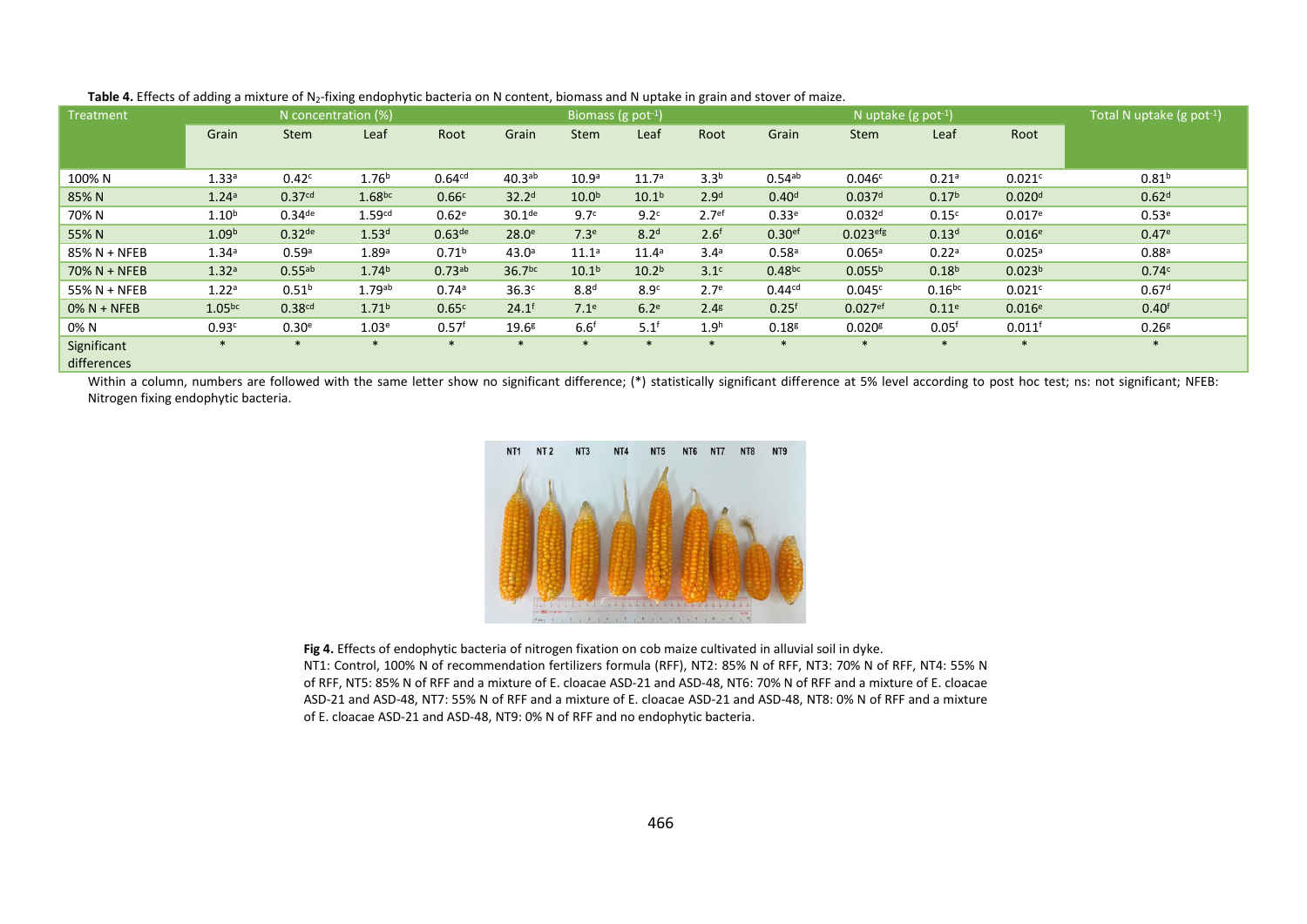| Table 5. Properties of initial soil for maize cultivation. |
|------------------------------------------------------------|
|------------------------------------------------------------|

| Soil properties                                                         | Value             |
|-------------------------------------------------------------------------|-------------------|
| pH <sub>H2O</sub>                                                       | $5.69 \pm 0.07$   |
| $pH_{KCl}$                                                              | $4.61 \pm 0.04$   |
| OM (% C)                                                                | $1.81 \pm 0.13$   |
| Total N (%)                                                             | $0.183 \pm 0.03$  |
| $NH_4$ <sup>+</sup> (mg NH <sub>4</sub> <sup>+</sup> kg <sup>-1</sup> ) | $37.2 \pm 1.35$   |
| $NO_3$ (mg $NO_3$ kg <sup>-1</sup> )                                    | $17.7 \pm 0.76$   |
| Total $P(%)$                                                            | $0.037 \pm 0.003$ |
| Available P (mg P kg-1)                                                 | $33.9 \pm 0.16$   |

# **Table 6.** Parameters for soil analysis

| <b>Parameters</b>         | <b>Description</b>                                                                                                                                                                                                                     |
|---------------------------|----------------------------------------------------------------------------------------------------------------------------------------------------------------------------------------------------------------------------------------|
| $pH_{KCl}$ and $pH_{H2O}$ | For pH determination, soil pH <sub>KCI</sub> and pH <sub>H2O</sub> were extracted with 1 M KCI and deionized water at a soil,<br>with solvent ratio of 1:5.                                                                            |
| EC.                       | From the extracted solution, electrical conductivity (EC) was also measured.                                                                                                                                                           |
| <b>Total P</b>            | Total P was determined by ascorbic acid method in a spectrometer at a wavelength of 880 nm after<br>being digested by perchloric acid and nitric acid mixture.                                                                         |
| Available P               | Available P was determined by the Bray II method.                                                                                                                                                                                      |
| <b>Total N</b>            | Organic N was converted into inorganic N, resulting in total N (Ntotal) quantification by the Kjeldahl<br>method. NH <sub>4</sub> <sup>+</sup> -N was extracted from soil by KCl 2 M and its concentration was detected by salicylate. |
| Total C                   | Organic C was converted to inorganic C, dichromate oxidized by a thermal conductivity technique in<br>sulfuric acid and titrated with ferrous sulfate, resulting in total C ( $C_{total}$ ) determination.                             |

but also outweighed in terms of stem and root, overall N uptake, and stem diameter. Ultimately, the result has shown the possibility of endophytic bacteria isolated from hybrid maize roots in altering 15% of inorganic N fertilisers without lowering the growth and yield of maize.

#### **Materials and methods**

#### *Plant material*

Source of variety: CP 888, a hybrid maize, was used in pot experiment. Its growth cycle ranged from 95 to 100 days, its ear length was 22 cm, yielding highly and steadily from 10 to 12 ton ha-1 . It had small cob, orangish yellow firm seed, tolerant to drought, hard stem, green leaves and stable growth.

### *Source of bacterial strains*

Source of bacteria*:* Roots derived from hybrid maize were used as the source to isolate bacteria. The collection samples took place in the day 40<sup>th</sup>-45<sup>th</sup> after planting. There were 31 root samples collected from maize fields at An Phu town, communes (Vinh Hau, Vinh Loc, Vinh Loi, Phu Huu, Quoc Thai, Khanh An and Da Phuoc) in An Phu district, An Giang province. We also used 48 bacterial strains isolated from maize in our previous research for this screening.

The N2-fixing endophytic bacteria used were *E. cloacae* ASD-21 and ASD-48.

# *Soil source*

Soil for pot experiment: local undeposited alluvial soil collected from An Giang province, with chemical properties (Table 5).

## *Isolation, selection, identification of N2-fixing endophytic bacteria isolated from root maize*

Sample preparation for bacteria isolation: Hybrid maize

roots after collection were cleaned with tap water. Then, they were cut into small pieces and washed, then let dried at room temperature.

Bacterial isolation: A 250 ml Erlenmeyer flask was used to contained 1 cm long maize roots, about 10 g in each flask. Then, the flask with maize roots was added with 20 mL of alcohol 96% and shook by a machine at 100 rpm for 10 min. After that, the remaining alcohol was eliminated and replaced by 50 mL of distilled water. Next, the flask with maize roots was shook at 100 rpm for 5 min. This step repeated four times in order to achieve clean samples. Later on, calcium hypochloride 2% was added in with the amount of 20 mL and the flask was shaken at 100 rpm for 10 min. Finally, the samples were washed with distilled water four times as the step described above. Extracts from the liquid of the last wash were inoculated in the amount of 150 µL on petri dishes with TYGA medium, then the inoculated dishes were incubated at 30 °C. After 48 h of incubation, samples whose dishes had no colonies on the medium were accepted for following experiments. Then, the qualified samples were smashed by a sterilized mortar and pestle. The smashed mixture was added with 1.5 mL of distilled water and stirred. Extracts from the mixture of each sample was applied at 500 µL into three tubes containing N-free liquid NFb medium. Shaking incubation was applied for the tubes at 30 °C for three days. During incubation, a thin membrane on the surface pointed out the appearance of  $N_2$ -fixing bacteria in the sample extracts. The liquid media having  $N_2$ -fixing bacteria were inoculated into a N-free solid medium, incubating at 30 °C. Dilution was considered if there was high bacteria density. Forty-eight hours later, colonies appearing on the medium surface were spread on other media to achieve isolated colonies. The living bacteria drop method was used to examine the purity of isolated colonies via a microscope. After purity was ensured, the successful isolated bacteria were stored in tubes with appropriate media at 4 °C.

N<sub>2</sub>-fixing capability of isolated endophytic bacteria from maize roots: An 10% inoculum of each sample culture was transferred an 18 mL tube of nitrogen-free medium at pH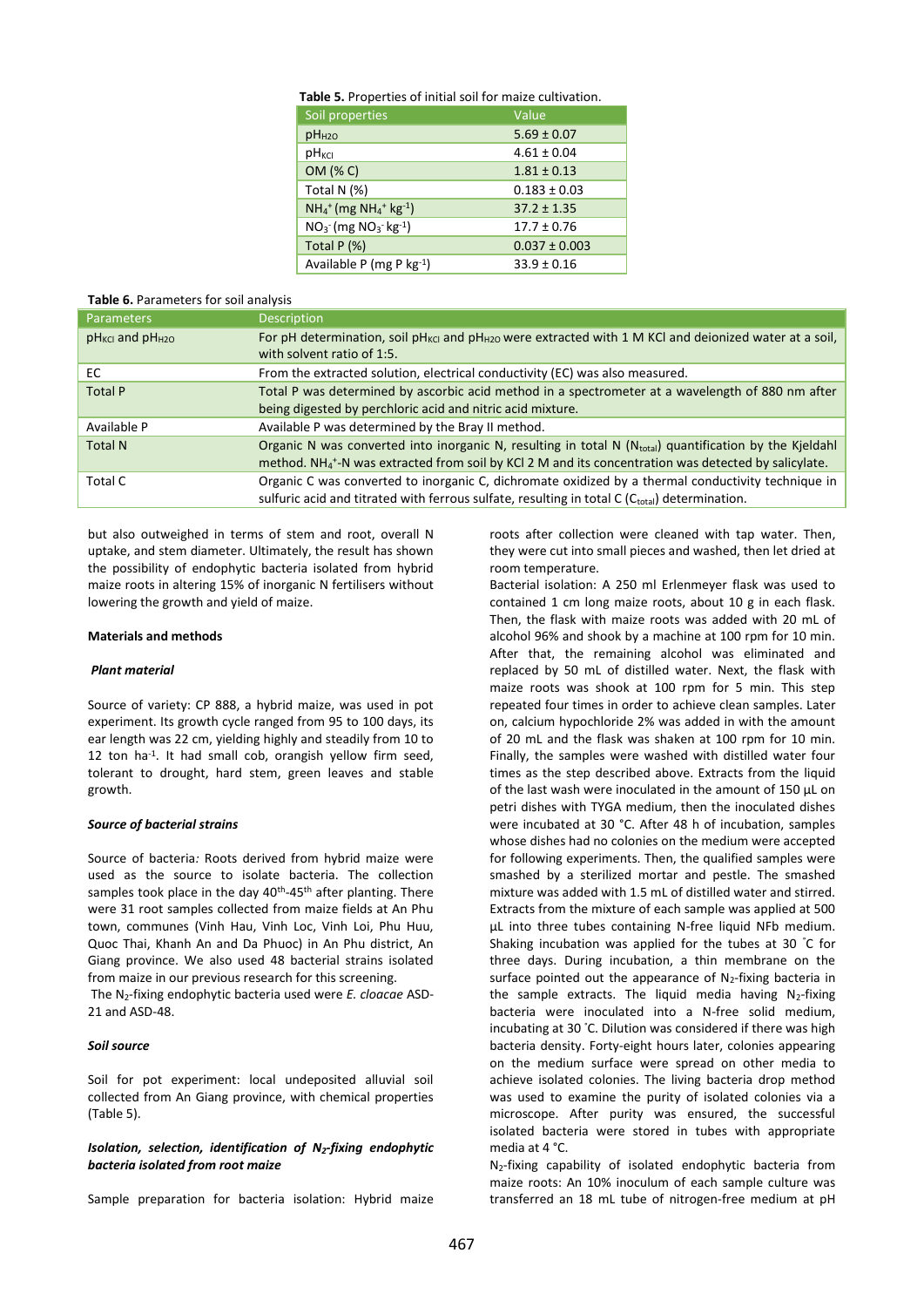4.50. The tube was shaken at 120 rpm under dark condition for two days. After 2 days of incubation, culture supernatants were centrifuged at 10,000 rpm in 15 min so as to separate the cells. Then, obtained suspension was measured by the salicylate method (Nelson, 1983) to determine the NH<sub>4</sub><sup>+</sup>. The blank medium was considered to be the negative control. Each strain was performed by four replications. The endophytic strains with the highest  $NH_4$ <sup>+</sup> content would be chosen for further experiment.

Identification of the selected endophytic bacteria: From the result of previous experiments, there were two strains selected, consisting of ASD-21 and ASD-48 for their acidresistant  $N_2$ -fixing. The application of 16S rDNA sequence was used to analyze sequences from selected strains. After 48 h of incubation in appropriate media, 2 mL of liquid culture was centrifuged at 10,000 rpm for 5 min for cells separation. From the extracted cell pellets, DNA extraction was proceeded via Genomic DNA Prep Kit (BioFACT™), following as the instruction of manufacturer. Then, the extracted DNA was visualized by electrophoresis technique. DNA was solved in 1.0% w/v agarose gel and exposed the bands under UV light to determine the concentration and purity of the DNA samples. Next, the correct DNA bands were amplified using PCR technique, using the iProof™ High-Fidelity PCR Kit - Bio-Rad (BioRad, Hercules, CA) with a T100TM thermo cycler (BioRad), as the manufacturer guide. The primers pair was 16S Forward Primer - 8F (5′-AGA GTT TGA TCC TGG CTC AG-3′) and 16S Reverse Primer - 1492R (5′- GGT TAC CTT GTT ACG ACT T-3′) (Suzuki et al., 2003). The thermal reaction consisted of pre-denaturation for 5 min at 95 ℃, 30 cycles in 90 min and the final extension for 10 min at 72 ◦C. Each cycle made up of denaturation for 30 seconds at 95 ◦C, annealing for 30 seconds at 55 ◦C and extension for 2 min at 72 ℃. The PCR products, then, were fixed by DNA markers on 1.0% w/v agarose gel and 1X TAE buffer (Electrophoresis technique), checked by a UV-trans illuminator and purified by TIANquick Midi Purification Kit (Tiangen Biotech Ltd., Beijing, China) based on the guide of the manufacturer. The purified DNA sequences were determined by an automated DNA sequencer at Macrogen DNA Sequencing Service (Macrogen, Seoul, Korea) and analyzed BioEdit 7.0.5.3 and ChromasPro 1.7 (http://technelysium.com.au/wp/chromaspro) for sequencing results and chromatograms, respectively. The analyzed sequences were compared with available sequences in Genbank database by Basic Local Alignment Search Tool (BLAST) of National Center for Biotechnology Information (NCBI) (www.ncbi.nlm.nih.gov) and aligned together by CLUSTALW. From the alignment result, a neighbor-joining phylogenetic tree and an Jukes–Cantor evolutionary distance matrix was constructed by MEGA 6.06, with bootstrap 1,000 replicates.

# *Potential of potent N2-fixing endophytic bacteria for improvement of soil fertility and maize yield*

Experimental design: The experiment was a completely randomized design, possessing nine treatments, four replicates. A replicate was a pot with one plant. The treatments were listed as follows (i) 100% N of recommendation fertilizer formula (RFF), (ii) 85% N of RFF, (iii) 70% N of RFF, (iv) 55% N of RFF, (v) 85% N of RFF and mixture of *Enterobacter* spp. ASD-21 and ASD-48, (vi) 70% N of RFF and mixture of *E. cloacae* ASD-21 and ASD-48, (vii) 55% N of RFF and mixture of *E. cloacae* ASD-21 and ASD-48, (viii) 0% N of RFF and mixture of *E. cloacae* ASD-21 and ASD-

48 and (ix) 0% N of RFF. The experiment was carried out at the greenhouse, College of Agriculture, Can Tho University. Soil and chemical fertilizer preparation: Soil for plantation in this study was collected from An Giang province. The soil was prepared by eliminating residue materials, mixing and drying in open air. Ten kg of prepared soil was put in a pot. The recommendation fertilizer formula for maize was 200 N, 90  $P_2O_5$  and 80 K<sub>2</sub>O kg ha<sup>-1</sup>, corresponding to urea (46% N), superphosphate fertilizer  $(16\% \text{ P}_2\text{O}_5)$ , and potassium chloride (60% $K<sub>2</sub>O$ ) chemical fertilizers.

Seeds preparation: Maize seeds were submerged respectively in ethanol 70% and sodium hypocloride 1% for 3 and 10 min for sterilization and then washed with distilled water. After that, the seeds were let germinate in dark condition for a day. There were approximately 1,000 seeds germinated. Then, they were all soaked in sterilized beakers containing 63 mL of mixed endophytic bacterial suspension (*E. cloacae* ASD-21 and ASD-48) with density of 10<sup>8</sup> cell mL-1 , and seeds submerged in distilled water played as a negative control. The beakers with seeds and liquid bacteria mixture were covered with aluminum foil, shaken at 60 rpm for 1 h and let dried under a laminar air flow for 1 h at the end. After dried, seeds with approximately  $6.3 \times 10^6$  bacterial cells seed-1 and seeds without bacterial supplement were planted in separate pots.

Solid biofertilizers*:* Solid biofertilizers were prepared following the method of Kantha et al. (2015) with a slight modification from ash and leaves maize at ratio of 1:4. In brief, each bacteria strain was separately cultured at pH 4.5 for 48 h. A cell suspension was then prepared in distilled water to obtain a cell density of  $10^9$  cells mL<sup>-1</sup> for use as an inoculant. To prepare the solid formulae, 30 mL were added into 120 g of carrier to produce a final cell density of roughly 10<sup>8</sup> cell g<sup>-1</sup>. The mixed biofertilizer was packed in plastic bags for 1 month in darkness at room temperature prior to use. The cell density of biofertilizer was counted before inoculation. One pot contained one seed of maize, which gave out a density of 4.2 x  $10^3$  cells  $g^{-1}$  dry soil weigh (DSW)  $(6.3 \times 10^6 \text{ cells seed}^{-1}, \text{ dry soil 10 kg pot}^{-1})$ . Solid biofertilizer was used at the amount of 5.0 g (initial cell density  $10^8$  cells mL<sup>-1</sup>, dry soil 10 kg pot<sup>-1</sup>) so as to maintain roughly 0.33 x  $10<sup>5</sup>$ cells  $g^{-1}$  DSW for each stage at 10, 20 and 45 days after cultivation, which led to a bacterial density of  $1.0 \times 10^5$  cells g<sup>-1</sup> DSW (5.0000 log cells) for three stages in one season. Therefore, each pot contained with 1.042 x  $10^5$  cells  $g^{-1}$  DSW (5.0179 log cells), or roughly 1 x  $10^5$  cells  $g^{-1}$  DSW from solid biofertilizer and cells inoculated in the maize seeds.

## *Parameters of survey*

The growth and yield parameters of maize was determined at the stage of 100 days after plantation at physiological maturity to evaluate the efficacy of potent bacteria strains.

The agronomic parameters were determined as follows. Plant height (cm): the measurement took place at the segment between the ground and the top of the maize. Stem diameter (cm): the value was the average diameter inferring from the diameter measurement of the plant top, middle and bottom. Number of leaves (leaves/plant): Leaves were counted in each plant in each pot. Height of appeared first ear formation (cm): the measurement took place at the segment between the ground the first ear form.

The parameters of yield components were described as follows. Cob length (cm): measurement took place between both ends of a cob. Cob diameter (cm): the measurement took place at the middle of a cob. Number of rows/cob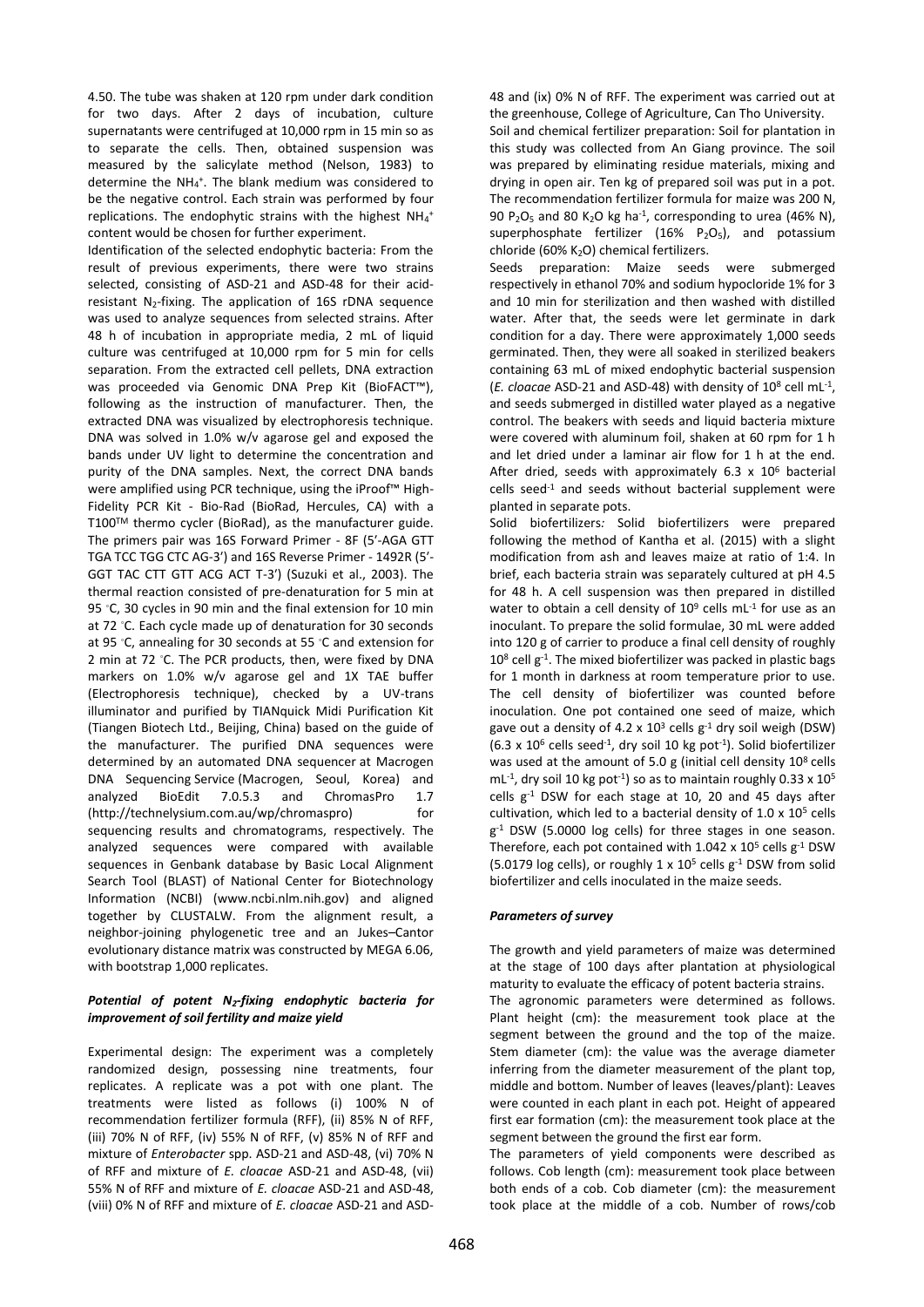(rows): at each cob, rows were counted. Number of seeds/row (seeds): at each row, seeds were counted. 100 seed weight (g): the calculation was proceeded based on 100 seeds collected randomly in a treatment by an electronic scale with 3 digits.

Maize yield (g pot<sup>-1</sup>): Both dry weight and fresh weight of seeds from maize cobs collected from plants were measured. To be more specific, after being measured fresh weight, seeds were let dried naturally and put into labeled bags with codes representing for different treatments. The bags with seeds were measured moisture and calculated yield at 15.5% humidity.

Biomass (g pot<sup>-1</sup>): fresh weight of grain, stem, leaves and root from each pot were scaled. Then, the parts were separately dried out at 70 °C in 72 h to have overall dried biomass weight.

Soil analysis: Soil samples were analyzed, following the standard methods described in Table 6 by Sparks et al. (1996).

Plant analysis: Stover straw and seed samples were collected at the harvest stage and dried up at 70  $\degree$ C in 72 h. After that, the samples were cut, ground, and sieved through a 0.5 mm to determine total N contained above- and under-ground components of maize. In detail, total N content were detected by Kjeldahl distillation and the UV-VIS method (Walinga et al., 1989), respectively. N accumulation in the grain, stem, leaf and root were calculated from these concentrations.

## *Data analysis*

The data shown in tables and figures of this study were means of four replications, which were processed by SPSS 13.0 software in subjecting to one-way analysis of variance (ANOVA). Significance of differences among means was calculated by Duncan's post-hoc test at *P* < 0.05.

# **Conclusions**

There were 72 strains of endophytic bacteria isolated from hybrid maize roots under pH 5.0 condition. The 20 out of 72 strains are capable of fixing nitrogen from the atmosphere. Two acid-resistant endophytic bacterial strains were selected and identified as *Enterobacter cloacae* ASD-21 and ASD-48. In greenhouse, a mixture of two strains *E. cloacae* ASD-21 and ASD-48 improved plant height, stem diameter, cod length, and cod diameter compared to no bacterial addition at the same nitrogen fertiliser level. A mixture of the two endophytic strains was applied as biofertilisers and proved their capabilities of raising available ammonium content and replacing 15% of the recommended nitrogen fertiliser while maintaining hybrid maize growth, yield, and nitrogen uptake.

#### **Acknowledgement**

This research is funded by Vietnam National University HoChiMinh City (VNU-HCM) under grant number C2021-16- 05.

## **References**

Berge HFT, Hijbeek R, Loon MPV, Rurinda J, Tesfaye K, Zingore S, Craufurd P, Heerwaarden JV, Brentrup F, Schröder JJ, Boogaard HL, Groot HLED, Ittersum MKV (2019) Maize crop nutrient input requirements for food security in sub-Saharan Africa. Glob Food Sec. 23: 9-21.

- Cui Z, Zhang F, Miao Y, Sun Q, Li F, Chen X, Li J, Ye Y, Yang Z, Liu C (2008) Soil nitrate-N levels required for high yield maize production in the North China Plain. Nutr Cycl Agroecosyst. 82(2): 187-196.
- Dhital S, Raun WR (2016) Variability in optimum nitrogen rates for maize. Agron J. 108(6): 2165-2173.
- FAO, 2006. https://www.fao.org/faostat/en/#data. Accessed 15 Jan 2021.
- Galloway JN, Townsend AR, Erisman JW, Bekunda M, Cai Z, Freney JR, Martinelli LA, Seitzinger SP, Sutton MA (2008) Transformation of the nitrogen cycle: recent trends, questions, and potential solutions. Science. 320(5878): 889-892.
- Greenwood NN, Earnshaw A (2012) Chemistry of the elements. 2<sup>nd</sup> edn. Elsevier Butterworth-Heinemann, Oxford.
- Guo J, Wang Y, Blaylock AD, Chen X (2017) Mixture of controlled release and normal urea to optimize nitrogen management for high-yielding (> 15 Mg ha<sup>-1</sup>) maize. Field Crops Res. 204: 23-30.
- Gupta G, Panwar J, Akhtar MS, Jha PN (2012) Endophytic nitrogen-fixing bacteria as biofertilizer. In: Lichtfouse E (eds) Sustainable agriculture reviews. Springer, Dordrecht.  $11: 183 - 221$
- Hong N, Scharf PC, Davis JG, Kitchen NR, Sudduth KA (2007) Economically optimal nitrogen rate reduces soil residual nitrate. J Environ Qual. 36(2): 354-362.
- Huu PC (2011) Planning and implementation of the dyke systems in the Mekong Delta, Vietnam. Unpublished Ph.D. Thesis. Faculty of Mathematics and Natural Sciences, Rheinischen Friedrich-Wilhelms, University of Bonn, Bonn.
- Imran S, Arif M, Khan A, Khan MA, Shah W, Latif A (2015) Effect of nitrogen levels and plant population on yield and yield components of maize. Adv Crop Sci Tech. 3(2): 1000170.
- Nelson DW (1983). Determination of ammonium in KCl extracts of soils by the salicylate method. Commun Soil Sci Plant Anal. 14(11): 1051-1062.
- Pal SK, Saha D, Mukhopadhyay AK (1987) Influence of cropping and N-fertilization on changes in different forms of nitrogen in an alluvial soil. Plant Soil. 101(1): 137-139.
- Puri A, Padda KP, Chanway CP (2015) Can a diazotrophic endophyte originally isolated from lodgepole pine colonize an agricultural crop (corn) and promote its growth?. Soil Biol Biochem. 89: 210-216.
- Puri A, Padda KP, Chanway CP (2018). Nitrogen-fixation by endophytic bacteria in agricultural crops: recent advances. In: Amanullah, Fahad S (Ed) Nitrogen in agriculture-Updates. IntechOpen, London, GBR. 73-94.
- Puri A, Padda KP, Chanway CP (2020) Can naturally-occurring endophytic nitrogen-fixing bacteria of hybrid white spruce sustain boreal forest tree growth on extremely nutrientpoor soils?. Soil Biol Biochem. 140: 107642.
- Ritchie SW, Hanway JJ, Benon GO (1993) How a corn plant develops. Iowa State University of Science and Technology. Co-operative Extension Services. Ames. IA. Special Report. No. 48.
- Simon Z, Mtei K, Gessesse A, Ndakidemi PA (2014) Isolation and characterization of nitrogen fixing rhizobia from cultivated and uncultivated soils of northern Tanzania. Am J Plant Sci. 5: 4050-4067.
- Sparks DL, Page AL, Helmke PA, Loeppert RH, Soltanpour PN, Tabatabai MA, Johnston CT, Sumner ME, (ed.) (1996). Methods of soil analysis. Part 3-Chemical Methods. SSSA Book Ser. 5.3. SSSA, ASA, Madison.